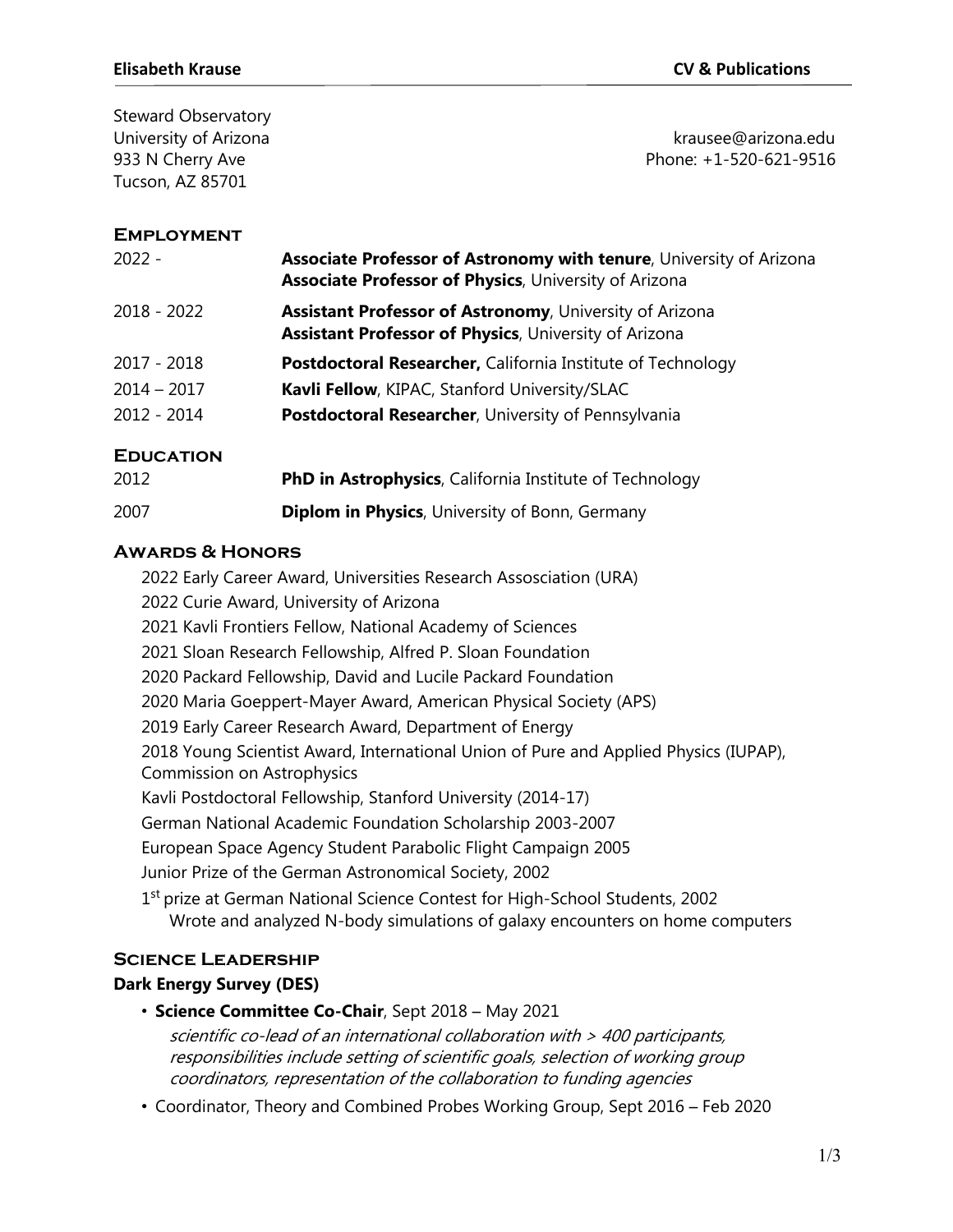• Builder with data rights

## **Rubin Observatory - Dark Energy Science Collaboration (DESC**)

- . Convener, LSST-DESC Theory and Joint Probes Working Group, July 2015 Feb 2018
- ! Key author, DESC Science Road Map: developed five year vision for Theory group
- . Project Lead, TJPCosmo (Joint Probes Cosmology Likelihood), Feb 2018 Jan 2020

## **Nancy Grace Roman Space Telescope**

! **Science Investigation Team member**, as co-I of the selected proposal Cosmology with the High Latitude Survey (PI: O. Doré)

## **Spectrophotometer for the History of the Universe, Epoch of Reionization, and Ices Explorer (SPHEREx, PI: J. Bock)**

- ! Co-I, NASA 2016 Astrophysics MIDEX proposal (selected)
- Lead of Level-4 power spectrum analysis work packages

# **Service**

- **Panelist** DOE Cosmic Visions Dark Energy Group (2019-2021)
- **External PhD Examiner** Anna Porredon (UAB, Barcelona), Matteo Rizzato (Sorbonne, Paris)
- **Reviewer** Chilean Science Foundation; Department of Energy Comparative Review, SCGSR; European Research Council Consolidator Grants; NASA: Astrophysics Theory Program, HST TAC, NESSF, NSF: Astronomy Division Early Career, AAG, NWO
- **Lead Organizer & SOC chair**, "Blind Analysis in High-Stakes Survey Science: When, Why, and How?" workhop held at SLAC, March 13-15, 2017, bringing together interdisciplinary blinding experts and critics; participants from dark matter direct detection, AMO experiment, gravitational waves, survey cosmology and social sciences. www.kipac.github.io/Blinding/
- **SOC** Aspen Center for Physics Workshop "Large scale structure cosmology beyond 2-point statistics", to be held June 2022
- **SOC** IAU General Assembly Focus Meeting "Concensus Cosmic Shear in the 2020s", to be held July 2022, Busan, South Korea
- **Program co-chair and LOC** "Conference for Undergraduate Women in Physics 2021/22/23" (postponed due to pandemic, University of Arizona

# **Mentoring and Advising**

!

**PhD** students *Yu-Hsiu Huang,* 2021-current (Arizona, 1<sup>st</sup> year adviser) *Maria Gabriela Cota,* 2021-current (Arizona, 1st year adviser) *Anne Moore,* 2020-current (Arizona, 1st year adviser) *Magarete Smith, 2020-2021 (Arizona, 1<sup>st</sup> year adviser) Pranjal Singh,* 2019-current (Arizona, primary PhD adviser) *Paul Rogozenski*, 2018-current (Arizona, primary PhD adviser) *Shivam Pandey*, 2017-2022 (University of Pennsylvania, co-adviser) *Lucas Seco*, 2017-2020 (University of Pennsylvania, co-adviser)